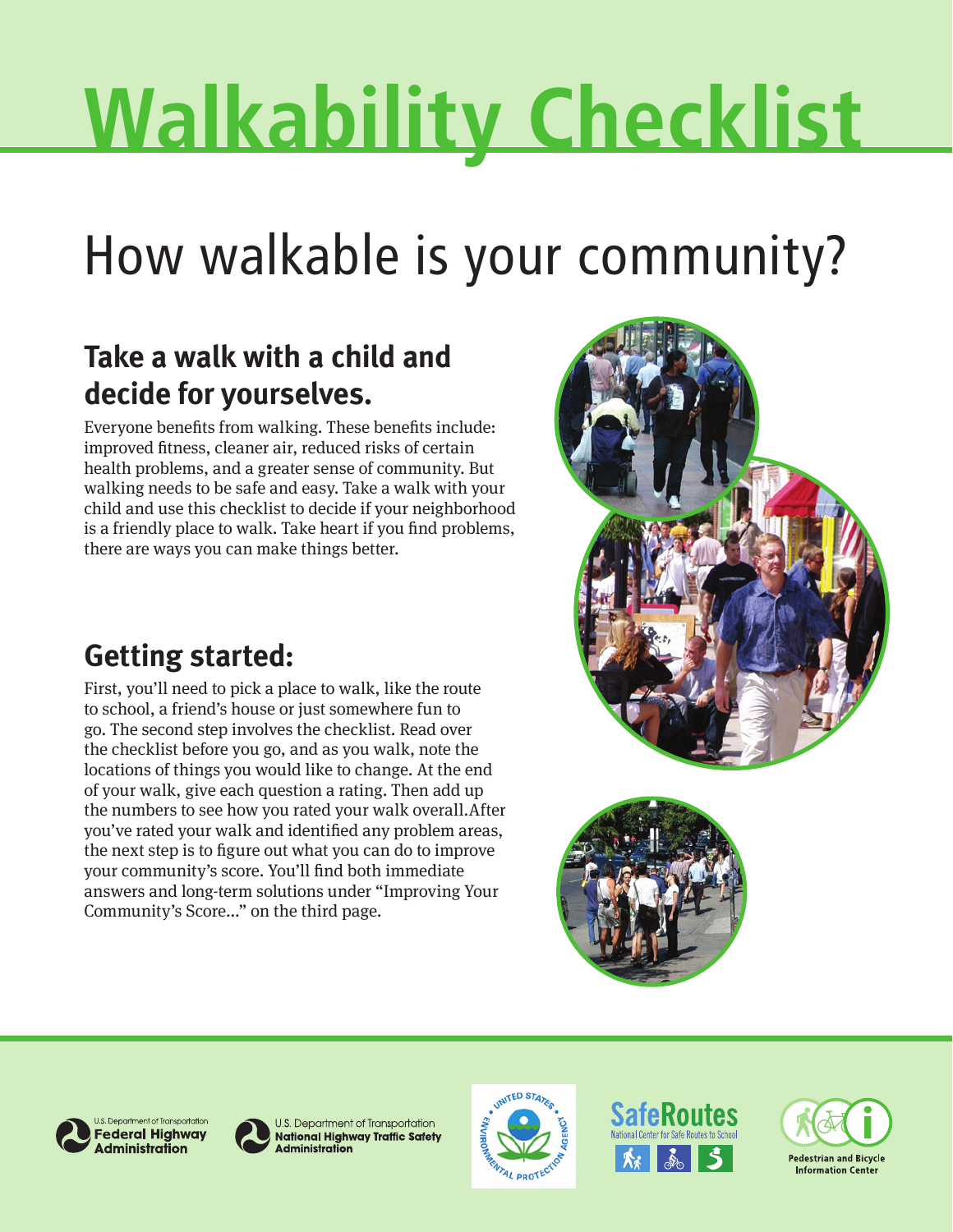**Take a walk and use this checklist to rate your neighborhood's walkability.**

## **How walkable is your community?**

| <b>Location of walk</b>                                                                                      | 3<br>6<br><b>Rating Scale:</b><br>very good excellent<br>awful<br>good<br>many<br>some<br>problems problems                  |
|--------------------------------------------------------------------------------------------------------------|------------------------------------------------------------------------------------------------------------------------------|
| 1. Did you have room to walk?                                                                                | 4. Was it easy to follow safety rules?                                                                                       |
| $\sqcap$ Yes<br>Some problems:<br>Sidewalks or paths started and stopped<br>Sidewalks were broken or cracked | Could you and your child<br>Cross at crosswalks or where you could see<br>$\Box$ No<br>$\Box$ Yes<br>and be seen by drivers? |
| Sidewalks were blocked with poles,<br>signs, shrubbery, dumpsters, etc.                                      | Stop and look left, right and then left<br>$\sqcap$ Yes<br>$\Box$ No<br>again before crossing streets?                       |
| No sidewalks, paths, or shoulders<br>Too much traffic                                                        | <b>Yes</b><br>$\Box$ No<br>Walk on sidewalks or shoulders facing<br>traffic where there were no sidewalks?                   |
| Something else                                                                                               | Cross with the light?<br>Yes<br>$\Box$ No                                                                                    |
| Locations of problems:<br><b>Rating:</b> (circle one)<br>1 2 3 4 5 6                                         | <b>Rating:</b> (circle one)<br>Locations of problems:<br>1 2 3 4 5 6                                                         |
| 2. Was it easy to cross streets?                                                                             | 5. Was your walk pleasant?                                                                                                   |
| <b>T</b> Yes<br>Some problems:                                                                               | Some problems:<br>$\Box$ Yes                                                                                                 |
| Road was too wide                                                                                            | Needed more grass, flowers, or trees                                                                                         |
| Traffic signals made us wait too long or did                                                                 | Scary dogs                                                                                                                   |
| not give us enough time to cross                                                                             | Scary people                                                                                                                 |
| Needed striped crosswalks or traffic signals                                                                 | Not well lighted                                                                                                             |

**Parked cars blocked our view of traffic** 

 $\Box$  Trees or plants blocked our view of traffic

Needed curb ramps or ramps needed repair Something else

**Rating:** (circle one) **1 2 3 4 5 6**

Locations of problems:

## 3. Did drivers behave well?

Locations of problems: □ Yes Some problems: Drivers ... Backed out of driveways without looking  $\Box$  Did not yield to people crossing the street  $\Box$  Turned into people crossing the street  $\Box$  Drove too fastp  $\Box$  Sped up to make it through traffic lights or drove through traffic lights?  $\Box$  Something else  $\Box$ **Rating:** (circle one) **1 2 3 4 5 6**

| Yes                                 | Some problems:                       |
|-------------------------------------|--------------------------------------|
|                                     | Needed more grass, flowers, or trees |
|                                     | $\Box$ Scary dogs                    |
|                                     | $\Box$ Scary people                  |
|                                     | $\Box$ Not well lighted              |
|                                     | Dirty, lots of litter or trash       |
| Dirty air due to automobile exhaust |                                      |
|                                     | $\Box$ Something else $\Box$         |
| <b>Rating:</b> (circle one)         | Locations of problems:               |
| 1 2 3 4 5 6                         |                                      |

## How does your neighborhood stack up? Add up your ratings and decide.

| 1.<br>2.     | $26 - 30$ | Celebrate! You have a great<br>neighborhood for walking. |
|--------------|-----------|----------------------------------------------------------|
| 3.           | $21 - 25$ | Celebrate a little. Your neighborhood<br>is pretty good. |
| 4.           | $16 - 20$ | Okay, but it needs work.                                 |
| 5.<br>Total: | $11 - 15$ | It needs lots of work. You deserve<br>better than that.  |
|              | $5 - 10$  | It's a disaster for walking!                             |
|              |           |                                                          |

**Now that you've identified the problems, go to the next page to find out how to fix them.**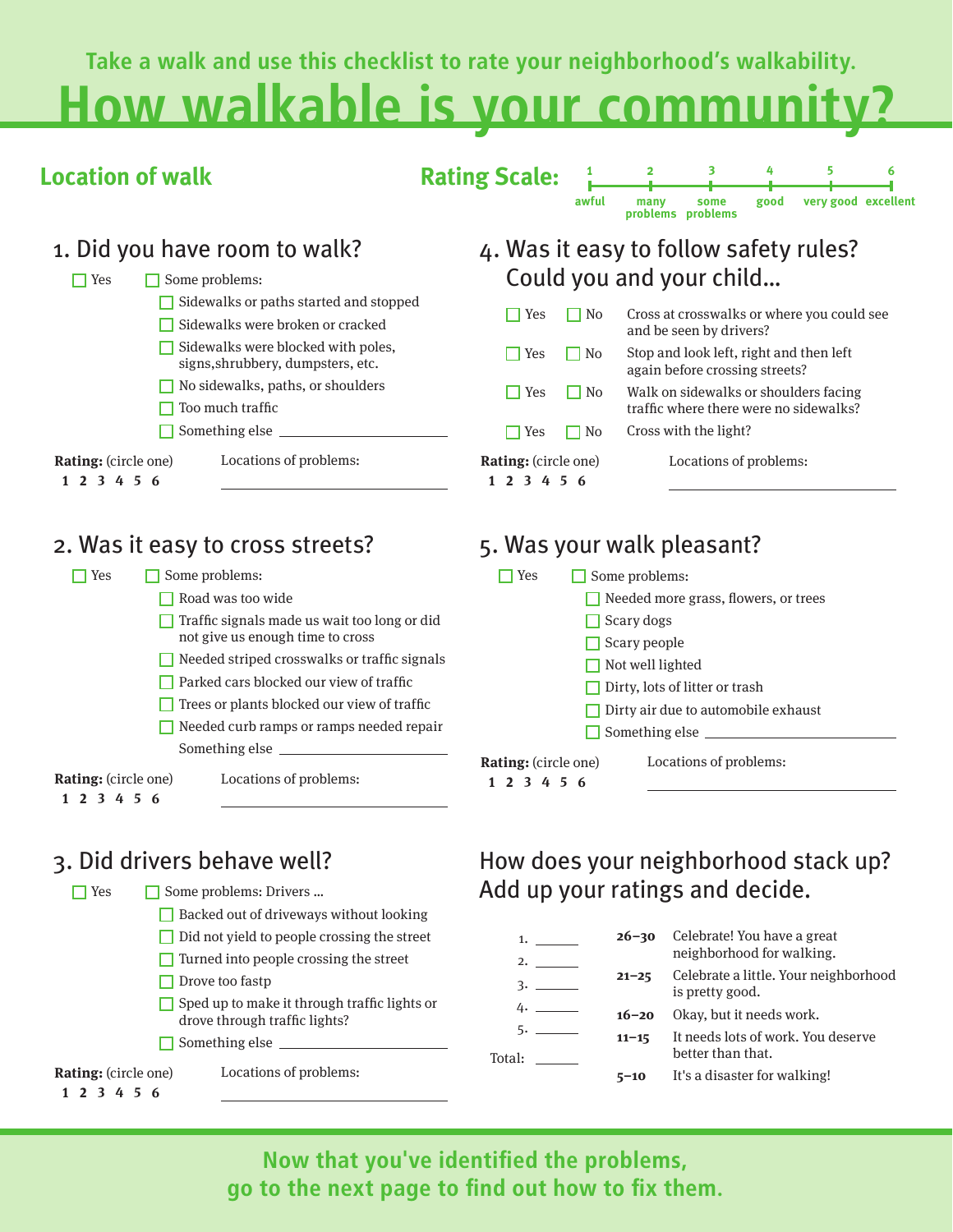**Now that you know the problems, you can find the answers.**

## **Improving your community's score**

### **1. Did you have room to walk?**

Sidewalks or paths started and stopped Sidewalks broken or cracked Sidewalks blocked No sidewalks, paths or shoulders Too much traffic

### **2. Was it easy to cross streets?**

Road too wide

Traffic signals made us wait too long or did no t give us enough time to cross Crosswalks/traffic signals needed View of traffic blocked by parked cars, trees, or plants

Needed curb ramps or ramps needed repair

## **3. Did drivers behave well?**

Backed without looking

- Did not yield
- Turned into walkers
- Drove too fast

Sped up to make traffic lights or drove through red lights

## **4. Could you follow safety rules?**

Cross at crosswalks or where you could see and be seen

Stop and look left, right, left before crossing Walk on sidewalks or shoulders facing traffic Cross with the light

**5. Was your walk pleasant?** 

- educate yourself and your child about safe walking
- organize parents in your neighborhood to walk children to school
- 
- Needs grass, flowers, trees Scary dogs Scary people Not well lit Dirty, litter Lots of traffic • point out areas to avoid to your child; agree on safe routes • ask neighbors to keep dogs leashed or fenced • report scary dogs to the animal control department • report scary people to the police • report lighting needs to the police or appropriate public works department • take a walk wih a trash bag • start a crime watch program in your neighborhood planting day • begin an adopt-a-street program
	- plant trees, flowers in your yard
	- select alternative route with less traffic
- request increased police enforcement
- 
- organize a community clean-up day
- sponsor a neighborhood beautification or tree-
- initiate support to provide routes with less traffic to schools in your community (reduced traffic during am and pm school commute times)

## **A Quick Health Check**

Could not go as far or as fast as we wanted Were tired, short of breath or had sore feet or muscles Was the sun really hot? Was it hot and hazy?

- start with short walks and work up to 30 minutes of walking most days
- invite a friend or child along
- walk along shaded routes where possible
- use sunscreen of SPF 15 or higher, wear a hat and sunglasses
- try not to walk during the hottest time of day
- get media to do a story about the health benefits of walking
- call parks and recreation department about community walks
- encourage corporate support for employee walking programs
- plant shade trees along routes
- have a sun safety seminar for kids
- have kids learn about unhealthy ozone days and the Air Quality Index (AQI)

### **What you and your child can do immediately**

- pick another route for now
- tell local traffic engineering or public works department about specific problems and provide a copy of the checklist

## **What you and your community**

| • speak up at board meetings |  |
|------------------------------|--|
|------------------------------|--|

• write or petition city for walkways and gather neighborhood signatures

• push for crosswalks/signals/ parking changes/curb ramps at city meetings • report to traffic engineer where parked cars

• report illegally parked cars to the police • request that the public works department

- make media aware of problem
- work with a local transportation engineer to develop a plan for a safe walking route
- pick another route for now

#### • share problems and checklist with local traffic engineering or public works department

- trim your trees or bushes that block the street and ask your neighbors to do the same
- leave nice notes on problem cars asking owners not to park there
- 

are safety hazards

trim trees or plants • make media aware of problem

- petition for more enforcement
- request protected turns
- ask city planners and traffic engineers for traffic calming ideas
- ask schools about getting crossing guards at key locations
- organize a neighborhood speed watch program
- encourage schools to teach walking safely
- help schools start safe walking programs • encourage corporate support for flex schedules so parents can walk children to school

- 
- 



• pick another route for now

considerate of others

set an example: slow down and be

**can do with more time**